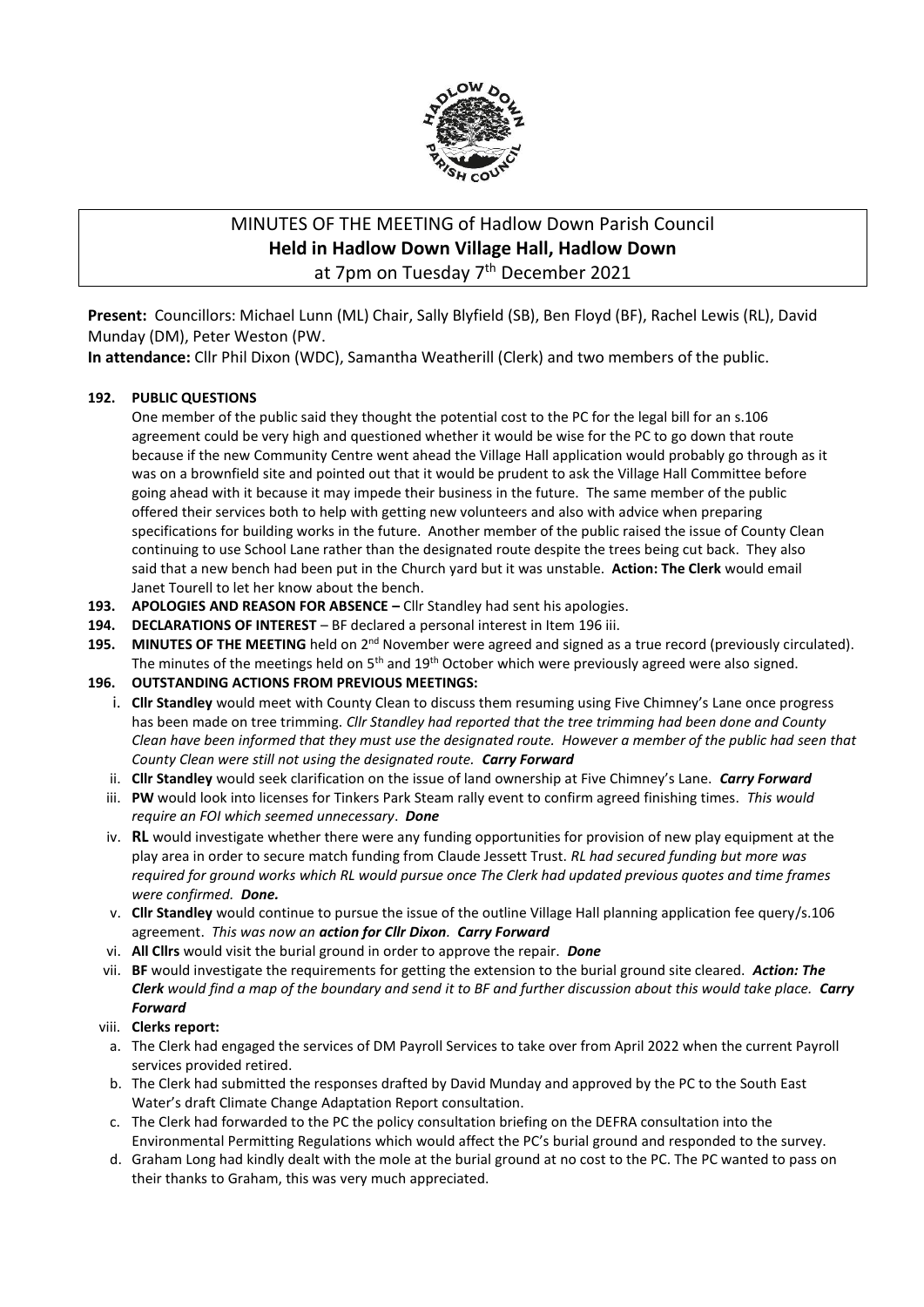- e. The Clerk had spoken to Wealden DC to find out what is happening about the bin storage unit that was erected outside Marlowe House without planning consent. The Case Officer agreed that as significant time had passed with no progress they were likely to pass this on to the Enforcement Team.
- f. Income received this month £775 for burial fees; £7,700 Grant "Together We Can" project to get parishioners involved in volunteering; £3,724.62 Grant from Chalk Cliff Trust for play area.
- g. The emergency radio and emergency plan file had been removed from the Village Hall and passed to the Chair of the PC. The emergency plan file would be given to the Clerk for safekeeping/dealing with. The Clerk had asked Councillor Dixon to investigate whether Wealden DC would like the radio back.

## **197. PLANNING:**

# **i. PLANNING APPLICATIONS:**

**a. WD/2021/2725/F – THE COTTAGE, RIVERSIDE HOUSE, RIVERSIDE, BLACKBOYS, TN22 4EY –** single storey extension.

The PC voted unanimously 6/0 to support this application due to its modest size and scale and the use of appropriate materials.

**b. WD/2021/1840/FR – CROWPITS HOUSE, WILDERNESS LANE, HADLOW DOWN, TN22 4HB** – retrospective application for pond restoration by dredging existing pond and adding natural sandstone cascades to naturally oxygenate the water. Engineering work involving changes to ground levels. Landscape and habitat enhancement including the restoration and resurfacing of existing woodland pathways. Replacement fencing and installation of natural hard timber boardwalk and seating deck.

The PC voted 5 to support the application and 1 abstained. Those who supported the application would like to echo the recommendations from other consultees that the natural habitat is restored and non-native species are removed.

**c**. **WD/2021/2705/F – 2 WEALD COTTAGES, HUT LANE, HADLOW DOWN, TN22 4HD** – two storey extension to rear and first floor side extension over existing garage; loft conversion within existing roof framework. The PC voted unanimously to support the application 6/0 subject to the following conditions: that no deliveries of materials are made during peak morning and evening travel times and no building works are carried out at weekends due to Hut Lane limited access and minimising disruption to neighbours and that night skies are preserved in line with policy EN29.

## **ii**. **APPEALS:**

**a. WD/2020/2550/F – BOLTON BUILDINGS, FIVE CHIMNEYS LANE, HADLOW DOWN, TN22 4DX –** extension to commercial building.

#### **iii. APPROVED PLANNING APPLICATION**

**b. WD/2021/2507/F – 8 SCHOOL LANE COTTAGES, SCHOOL LANE, HADLOW DOWN, TN22 4JD –** proposed single storey rear extension (sunroom). Existing conservatory to be removed.

#### **iv. APPEALS DISMISSED:**

**a. WD/2020/1360/FR – PASSALLS FARM, WILDERNESS LANE, HADLOW DOWN, TN22 4HB** – proposed retention of existing bell tent glamping pitch and the change of use of land for the installation of one further identical pitch for seasonal holiday occupation.

## **v. NOT ISSUED:**

**a. WD/2021/2122/LDE – HADLOW DOWN PLAYING FIELD, SCHOOL LANE, HADLOW DOWN** – siting of 2no (6m) shipping containers for secure storage of ground care machinery for use on the playing field (the site) by the trustees or volunteers.

#### **198. REPORTS FROM CLLR.BOB STANDLEY, ESCC & CLLR PHIL DIXON-** *Written reports from Councillors had already been submitted which will accompany the minutes on the village website.*

Cllr Dixon updated that the two way emergency radios are still current and would be used in the event of an emergency if the mobile phone network went down, however, the issue was to be discussed at an East Sussex meeting this week so he would update us after that. DM added that from his contact with Wealden DC the radios were only used if the group was current. **Action: DM & Cllr Dixon** would liaise.

How to report out of hours noise disturbance to Wealden was discussed and, in particular, the fact that if you phoned the Wealden noise complaint hotline you did not get through to anyone and could not leave a message so it seemed pointless and noise complaints were not being recorded as there was no mechanism to do so. **Action: Cllr Dixon** would follow up the fact that you cannot leave a message.

The SHELLA document should be released soon and the new local plan consultation document was likely to be in the public domain next Spring.

## **199. HIGHWAYS**

- i. Speed Indicator Signs (SID) proposal The SID had arrived. **Action: PW** would talk to Paul James about him helping to erect the SID.
- ii. Footpath from Tinkers Park to Wheelers Lane This was overgrown again. **Action: PW** would look into this.
- **200. BANK RECONCILIATIONS: -** 25th November were agreed and signed.
- **201. OTHER FINANCE MATTERS:**